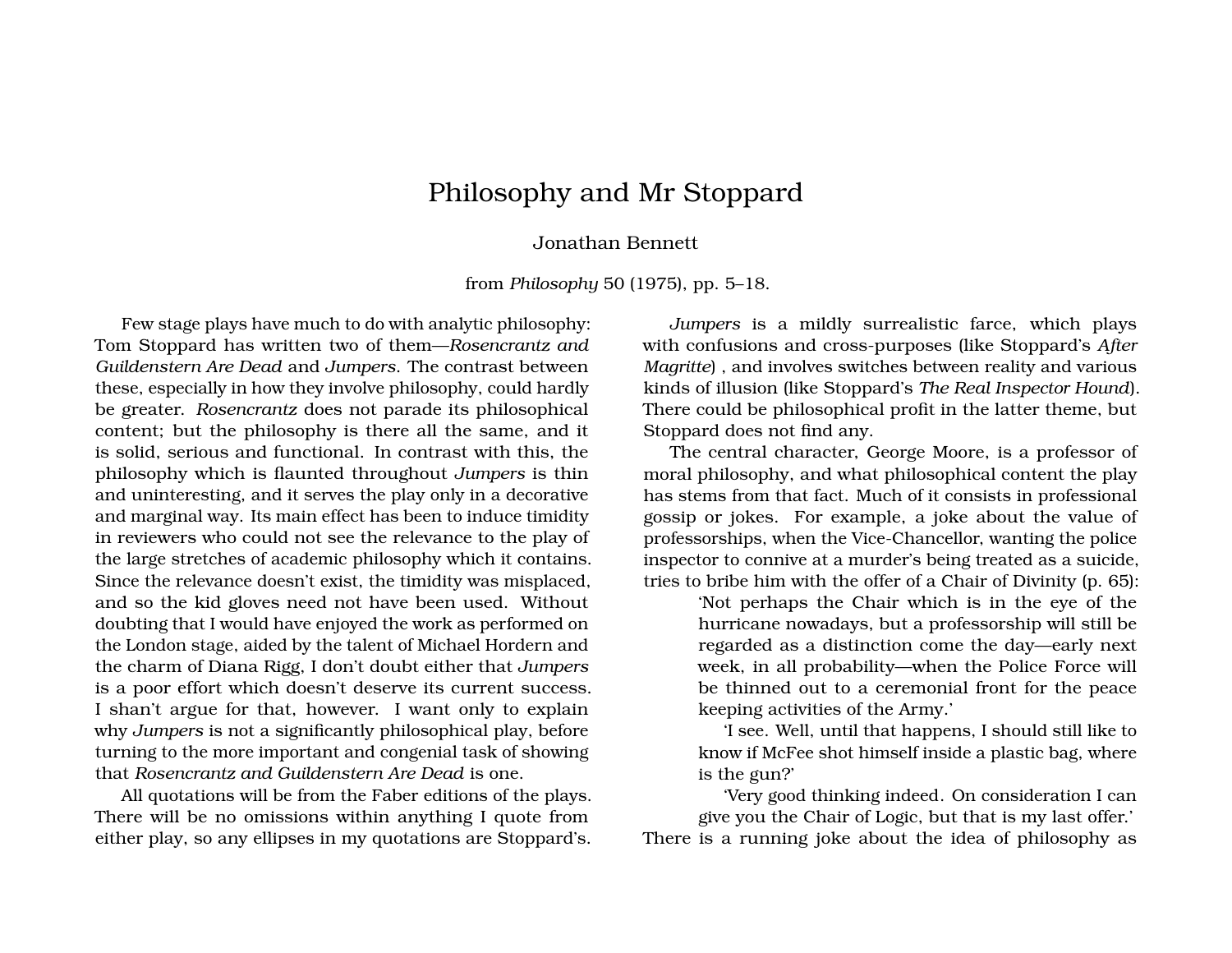mental gymnastics. This is expressed in the play's title, and also here (p. 51):

> '[McFee] very soon learned to jump a great deal better than he ever thought, and was rewarded with the Chair of Logic.'

> 'Are you telling me that the Professor of Logic is a part-time acrobat?'

> 'Yes. More of a gymnast, really—the acrobatics are just the social side.'

A certain amount of professional name-dropping occurs, but all Stoppard does with the names is to drop them. The one exception occurs when George's wife squelches his reminiscence about his one conversation with 'my late friend Bertrand Russell' (p. 31):

> 'The Theory of Descriptions was not what was on his mind that night. For one thing it was sixty years since he'd thought it up, and for another he was trying to telephone Mao Tse Tung.'

> 'I was simply trying to bring his mind back to matters of universal import, and away from the day-to-day parochialism of international politics.'

There are also some mild parodies of certain philosophical styles, the best being a Rylean bit: '[Things] can be green, or square, or Japanese, loud, fatal, waterproof or vanilla-flavoured' (p. 41).

Some of the jokes bear on philosophical theories. Often the relationship is verbal and superficial, as when George's wife reminds him of how, at the time when he was her tutor and her lover, the title of his projected book was used by someone else (p. 36): 'He'd stolen a march while you were still comparing knowledge in the sense of having-experience-of with knowledge in the sense of being-acquainted-with, and

knowledge in the sense of inferring facts with knowledge in the sense of comprehending truths, and all the time as you got more and more acquainted with, though no more comprehending of, the symbolic patterns on my Persian carpet, it was knowing in the biblical sense of screwing that you were learning about.'

Sometimes it goes a little deeper, as in George's musings about Zeno's paradoxes (p. 28): 'The result was, as I will now demonstrate, that though an arrow is always approaching its target, it never quite gets there, and Saint Sebastian died of fright.'

The joke I like best in this general category occurs when George is musing about the state of mind of the atheist (p. 25): 'Well, the tide is running his way, and it is a tide which has turned only once in human history.. . . There is presumably a calendar date—a moment—when the onus of proof passed from the atheist to the believer, when, quite suddenly, secretly, the noes had it.'

That occurs in a lecture which George spouts to his secretary, in a dictation scattered through the middle half of the play. Its general themes are the existence of God and the objectivity of ethics. The prevailing tone is one of mild jocularity, as when George makes but declines to use the distinction between the God of creation and the God of goodness, because (p. 26): 'At least in the Judaeo-Christian tradition, nothing is heard either of a God who created the universe and then washed his hands of it, or, alternatively, a God who merely took a comparatively recent interest in the chance product of universal gases.' This, though pleasant enough, is thin stuff; and much of the lecture is equally  $j$ ejune<sup>1</sup> without even being funny—for instance the tedious disquisitions about ethical objectivity/subjectivity on pages

1 If you think that that word is related to the French *jeune* = 'young', and/or means 'juvenile' or 'childish', please look it up and learn better.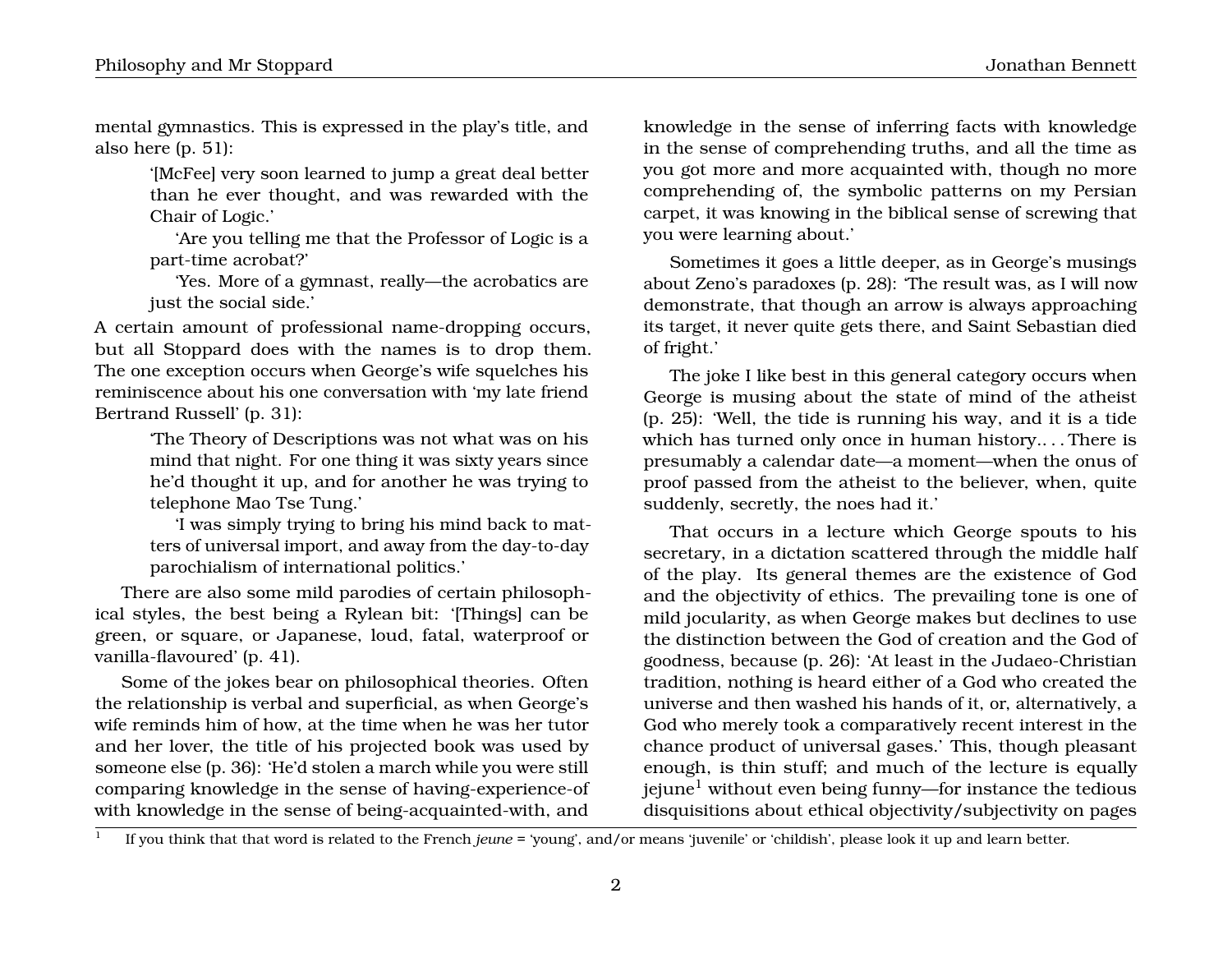53–55 and 66. It is presumably Stoppard rather than George who gets F. P. Ramsey's name and academic rank wrong (p. 25), who is perfectly naive about Aquinas's third way (p. 29), and who thinks that Cantor discovered that there is no highest *natural* number (p. 27). These things don't inspire confidence; but they would not matter if they were offset by some inherent philosophical interest in all this academic material, or if it related structurally to the rest of the play. I can find no such relationship. The appearance-reality theme, as I have remarked already, comes to nothing. Something is made of the relationship between practical wrongdoing and theoretical ethics, in this conversation about an ethical subjectivist who has in fact been murdered (pp. 48–49):

'He thinks there is nothing *wrong* with killing people?'

'Well, put like that, of course. . . But *philosophically*, he doesn't think it's actually, inherently wrong in itself, no.'

'What sort of philosophy is that?'

'Mainstream, I'd call it. Orthodox mainstream.' This may raise a smile, first time around, but it is fundamentally banal and boring. It also shares with the other philosophical bits of the play musty, out-of-date quality, as though for Stoppard philosophy had died in about 1935.

A variant on the theme just mentioned is the altruism theme, embodied in a conceit about two moon-astronauts whose space-ship can take only one of them back to earth. Their fight (against one another) for survival is supposed to gain piquancy from their being called Scott and Oates, but isn't that a cheap effect? The trouble with Stoppard's treatment of altruism, as of his other themes in this play, is that he has nothing to say about it. The best jokes, I submit, are those of people with something to say: it is no coincidence that the handling of altruism in Michael Frayn's *The Tin Men,* which is much funnier than Stoppard's, is also

more solid and thoughtful.

Finally, there is a good deal about God. Much of this involves inept handlings of Aquinas, Cantor and fractions, which I have already mentioned; there are routine links with ethical objectivity, and with altruism; and God is the occasion of one outburst, by George's wife (pp. 74–5), which is striking enough in itself but is not assimilated into the play. The best theological passage occurs when George is accused of opposing subjectivism with clichés about 'Hitler or Stalin or Nero' (p. 67):

> 'The argument always gets back to some lunatic tyrant, the *reductio ad absurdum* of the new ethics, and the dog-eared trump card of the intuitionists.'

> 'Well, why not? When I push my convictions to absurdity, I arrive at God—which is at least as embarrassing nowadays. (*Pause.*) All I know is that I think that I know that I know that nothing can be created out of nothing, that my moral conscience is different from the rules of my tribe, and that there is more in me than meets the microscope—and because of *that* I'm lumbered with this incredible, indescribable and definitely shifty *God*, the trump card of atheism.'

That is not bad in its Chestertonian way; but there is too little of it, and in any case it has no real role in the play.

*Jumpers*, in short, lacks structure, and lacks seriousness. Flattering as it may be to find our discipline represented on a West End stage, there is nothing here that deserves the attention of philosophers.

\* \* \*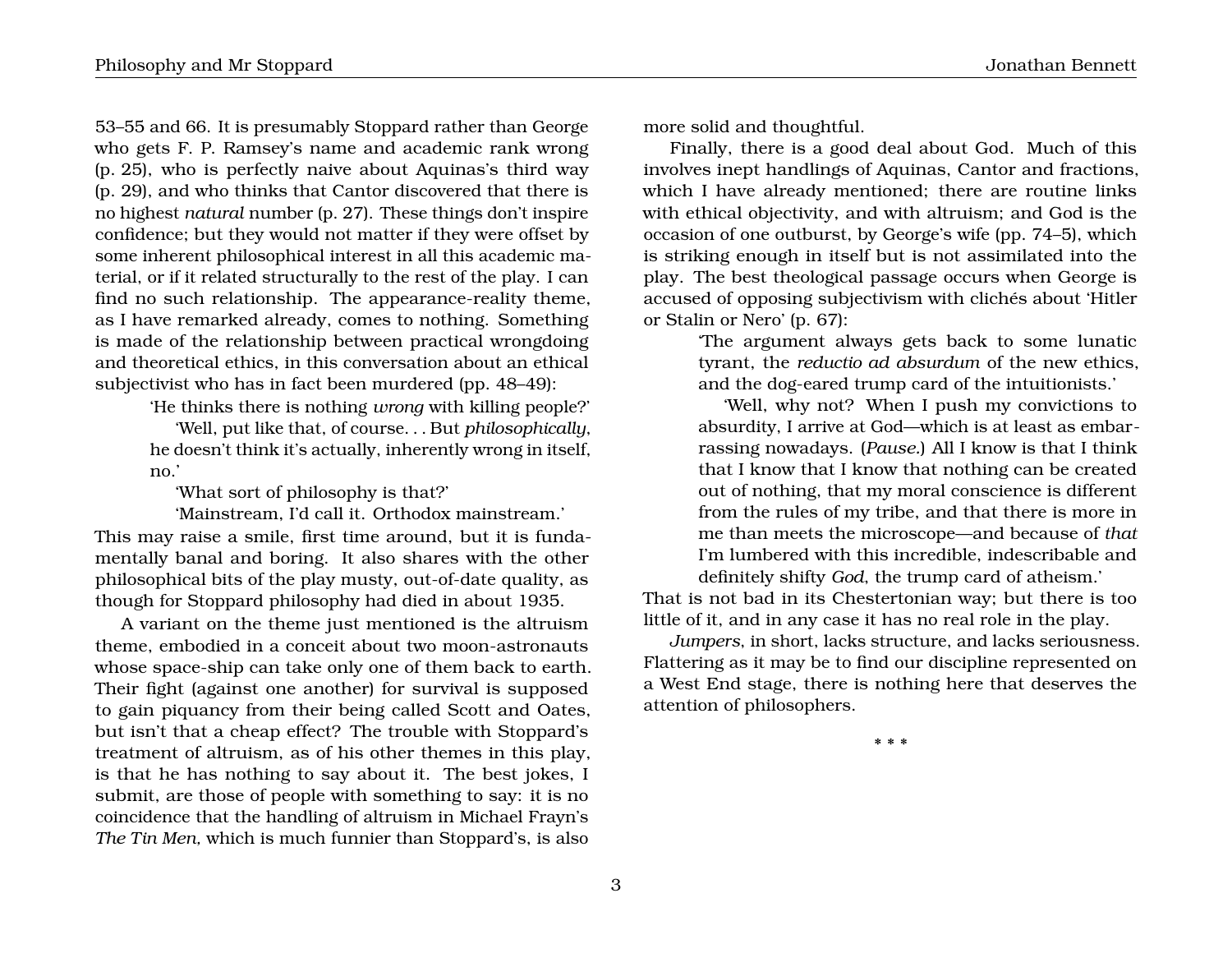With relief, I turn to *Rosencrantz and Guildenstern Are Dead*. This play is primarily a display of conceptual interrelationships of the same logical kind as might occur in an academic work of analytic philosophy. Its pyrotechnic show of jokes, puns and cross-purposes consists mainly in sparks thrown off by the underlying conceptual exploration. That philosophical insights are closely connected with jokes is a fact which Carroll exploited in *Through the Looking Glass*, a work which is brim-full of small-scale philosophy. Stoppard, unlike Carroll, works intensively at a small cluster of intimately connected concepts. The central one is the concept of *reality*, and grouped around it are *identity*, *memory*, *activity* and *death*.

One source of the play's power—to move and disturb, as well as to amuse—is that these concepts are so important in our thinking about ourselves; but the power derives also from the sheer pertinacity and complexity and depth of the conceptual exploration. Although this can be felt by someone who does not fully realize what is going on, one's experience of the play can be heightened, and the play made more illuminating and memorable, if one becomes consciously aware of its underlying structures. My aim here will be to make such an awareness available—both as a service (I hope) to readers who will subsequently encounter the play, and also as a defence of my judgment about what kind of play it is and how good it is of its kind. In particular, I hope to show that *Rosencrantz* is not just more interesting and instructive than *Jumpers* is, but also very much funnier, and that this is partly because it has that structuredness and that intellectual seriousness which *Jumpers* so lamentably lacks.

I shall write as though for readers who are ignorant of Stoppard's play but not of Shakespeare's.

\* \* \*

The chief personages are Rosencrantz and Guildenstern and 'the Player'—the leader of the band of tragedians who perform for Hamlet the play within the play. Asked to describe his company's repertoire, the Player says (p. 20): 'We do on stage the things that are supposed to happen off. Which is a kind of integrity, if you look on every exit as being an entrance somewhere else.' On the surface, this is an offhand apology for the band's preparedness to give indecent performances, but it is also the key to Stoppard's play. Every exit is an entrance somewhere else, and so whenever Shakespeare writes 'exeunt Rosencrantz and Guildenstern' we follow them off Shakespeare's stage onto Stoppard's.

Shakespeare's Rosencrantz and Guildenstern are mere stage machinery, as unreal as anyone with a significant role in any major Shakespearian play. One has no sense of which is which, and the text gives some support to the idea that even Claudius is apt to get them the wrong way round. Although they matter to the plot, they don't do anything: they are brought to court, asked to explore Hamlet's state of mind (in which they fail, and indeed hardly get a chance to try), are sent with him to England, are tricked by him, and are done to death. Their actual role in the play is purely passive. When at the very end one hears of their death, in the words of Stoppard's title, one has no sense of deprivation: they were unreal to begin with, and so their going out of existence is no loss to us—or even to them.

Someone might decide to follow Rosencrantz and Guildenstern through to their 'entrance somewhere else' with the idea of showing that Shakespeare was unfair, so to speak showing them as real people, active and structured and distinct from one another, and rendering this consistent with the fragments of them that Shakespeare has given us. There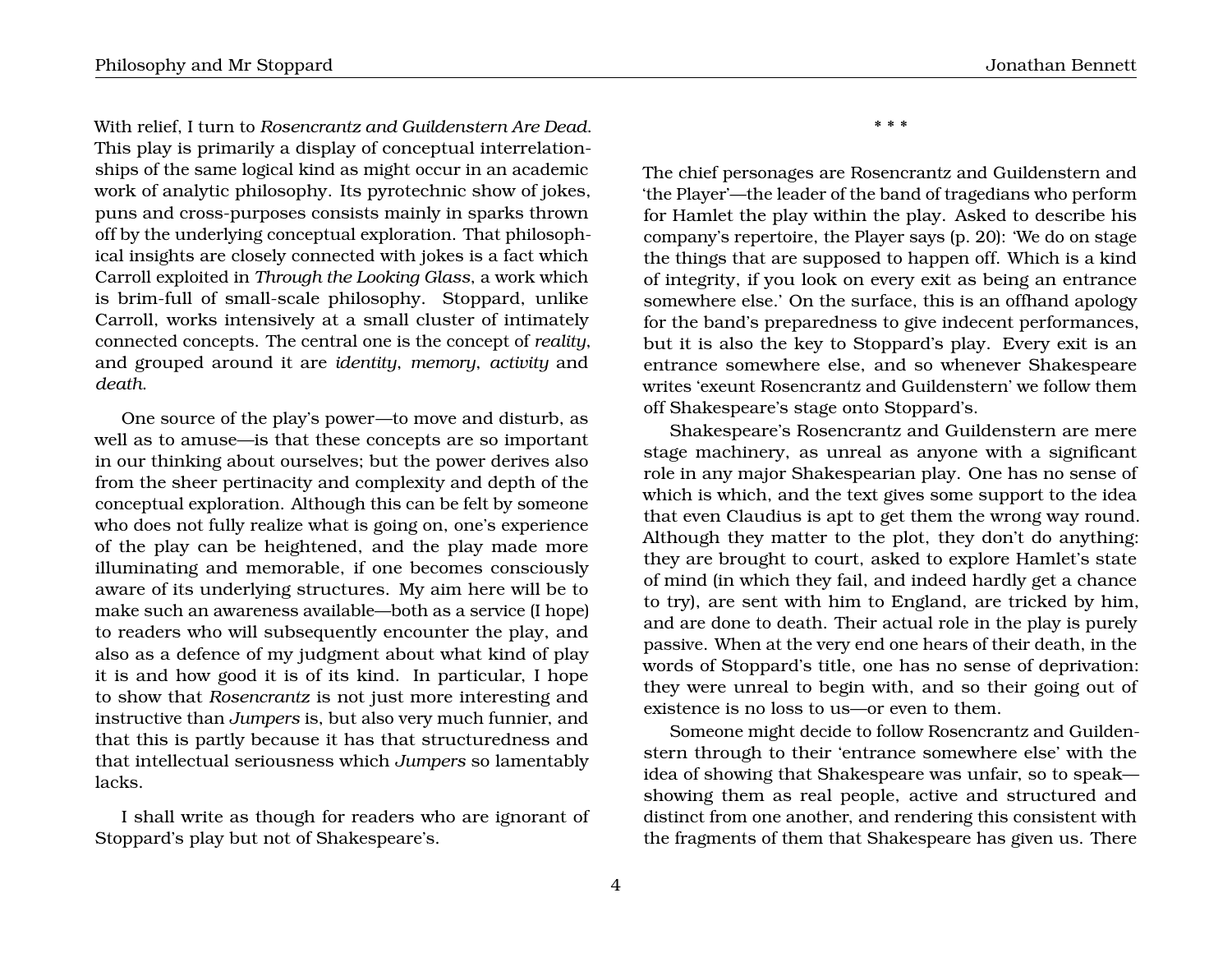might have been a play in that. But what Stoppard does is brilliantly different. His Rosencrantz and Guildenstern turn out, when seen in the round, to be flatter than ever; even they are not sure which is which; and the entire play consists in their desperate attempts to cling to their few shreds of reality. Connected with that is their constant fight to remain active, and in particular to initiate action rather than merely 'acting' in ways prescribed by Shakespeare's plot; and also their perpetual inability to understand their present by connecting it with their past through memory. The events on Stoppard's stage, rather than conflicting with those on Shakespeare's, reinforce and elucidate them.

Although the human content of the play is utterly minimal—that being the point—there is just enough of it to evoke and merit pity, the minimal emotion.

\* \* \*

Rosencrantz and Guildenstern are haunted by the fear that they will become entirely unreal, or perhaps that they will discover that they are already unreal. Early in the play this is expressed movingly in Guildenstern's wanting to be assured that Rosencrantz is really there—an assurance which he gets in the most elemental way, through the sense of touch. They are playing a coin-tossing game (which occasions some beautiful play with the concept of probability, which I shan't discuss); Rosencrantz has won 85 times in a row; and when asked what he'd have done if he had lost that often, he says 'Well, I'd have a good look at your coins for a start.' Guildenstern replies (p. 9): 'I'm relieved. At least we can still count on self-interest as a predictable factor.. . . I suppose it's the last to go. Your capacity for trust made me wonder if perhaps. . . you, alone. . . (*He turns on him suddenly, reaches out a hand*.) Touch.'

Most of the time, though, the fear of unreality is felt by each for himself or for them both. It is intimately connected with the idea of activity. The basic connection here is one which various philosophers have insisted upon: the criteria for something's being real involve its having causal properties, including capacities for initiating action. As Leibniz said: 'The very substance of things consists in the force of action and passion.' If one's reality is to be maintained, then, the need for something to do is as basic and absolute as the need for bread, and accordingly Guildenstern prays: 'Give us this day our daily round' (p. 68). The same idea is expressed with great urgency when Guildenstern tells Rosencrantz to do something 'Quick—before we lose our momentum' (p. 82). Here is a more complex example (p. 76):

Ros: We take Hamlet to the English king, we hand over the letter—what then?

Guil: There may be something in the letter to keep us going a bit.

Ros: And if not?

- Guil: Then that's it—we're finished.
- Ros: At a loose end?

Guil: Yes.

The antithesis between 'something to keep us going' and 'we're finished' can be merely the contrast between having a job to do and finishing it; and this reading is confirmed by the humdrum phrase 'at a loose end'. But there are overtones of the antithesis between having the means for staying in existence and being annihilated—being 'at a loose end' in the sense not of being idle but of being at the end of one's ontological tether. These puns, of course, are not mere puns: there are reasons why our language should contain phrases which cover activity and reality, inactivity and unreality.

\* \* \*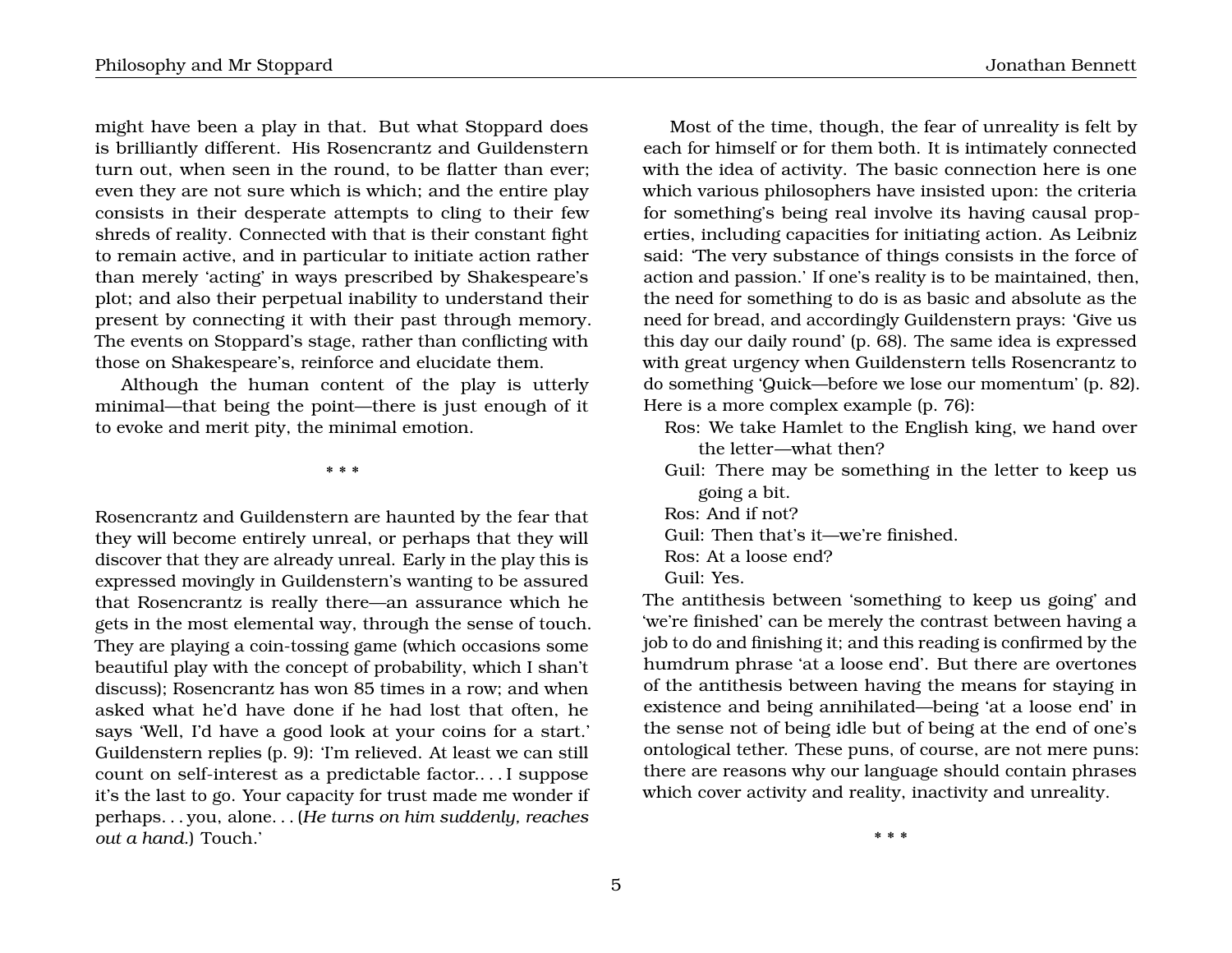All of that hides a complexity within the concept of activity, or at any rate an ambiguity in the verb 'to act'. It is beautifully exploited here (p. 48):

Guil: But we don't know what's going on, or what to do with ourselves. We don't know how to *act*.

Player: Act natural.

But if conduct is 'natural'—truly natural—then it is not 'acting' in the Player's sense. The Player himself brings this out, when he says: 'Don't you see?! We're *actors*—we're the opposite of people!' (p. 45). He indicates a reason for the difference when he refers to 'the single assumption which makes our existence viable—that somebody is *watching*' (p. 45). It is indeed essential to a real person that his actions can be experienced and enjoyed for their own sake and not just as objects of contemplation by others.

There is also another difference. A real person can initiate actions, spontaneously generating them out of his own needs and wants and ideals and appetites, whereas the actor—the opposite of a person—must act according to the given text. In a context where the Player is elucidating his remark that 'There's a design at work in all art', this occurs (pp. 57–58):

Player: Generally speaking, things have gone about as far as they can possibly go when things have got about as bad as they reasonably get. (*He switches on a smile.*) Guil: Who decides?

Player (*switching off his smile*): *Decides*? It is *written*. That introduces the deeper difficulty that Rosencrantz and Guildenstern have about activity. Despite their fear of ending up 'at a loose end', with no further activities prescribed for them, they know that they really need to be able to act in ways which are not 'written', not prescribed by someone else. This theme is handled through a subtle intermingling of two ideas. One is that they have been brought to court merely to further the King's plans, and at that level they are

not their own masters, are not ends but only means. The other is that they have been called into existence, or pseudoexistence, merely as stage-machinery for Shakespeare's play. In their terror and resentment over the idea that they are mere instruments in someone else's plot, Rosencrantz and especially—Guildenstern try in various ways to convince themselves to the contrary. For example, their total captivity is described as a mere setting of 'limits' (p. 84):

- Guil: Spontaneity and whim are the order of the day. Other wheels are turning but they are not our concern. We can breathe. We can relax. We can do what we like and say what we like to whomever we like, without restriction.
- Ros: Within limits, of course.

Guil: Certainly within limits.

The 'limits' are imposed by the demands of court etiquette, or, at a deeper level, by the demands of Shakespeare's plot. Either way, the protagonists are deceiving themselves spontaneity and whim are emphatically not the order of their day.

In one profound passage, Guildenstern accepts that they are 'condemned' to follow the assigned plot—to conform to 'their order', as he calls it—yet he still entertains the idea that they could exercise their freedom. This introduces the most frightening thought of all, the final death-knell to their reality, namely the thought that even if they did exercise free spontaneity, did 'start being arbitrary', it would make no difference (pp. 42–43): 'Wheels have been set in motion, and they have their own pace, to which we are. . . condemned. Each move is dictated by the previous one—that is the meaning of order. If we start being arbitrary it'll just be a shambles: at least, let us hope so. Because if we happened, just happened to discover, or even suspect, that our spontaneity was part of their order, we'd know that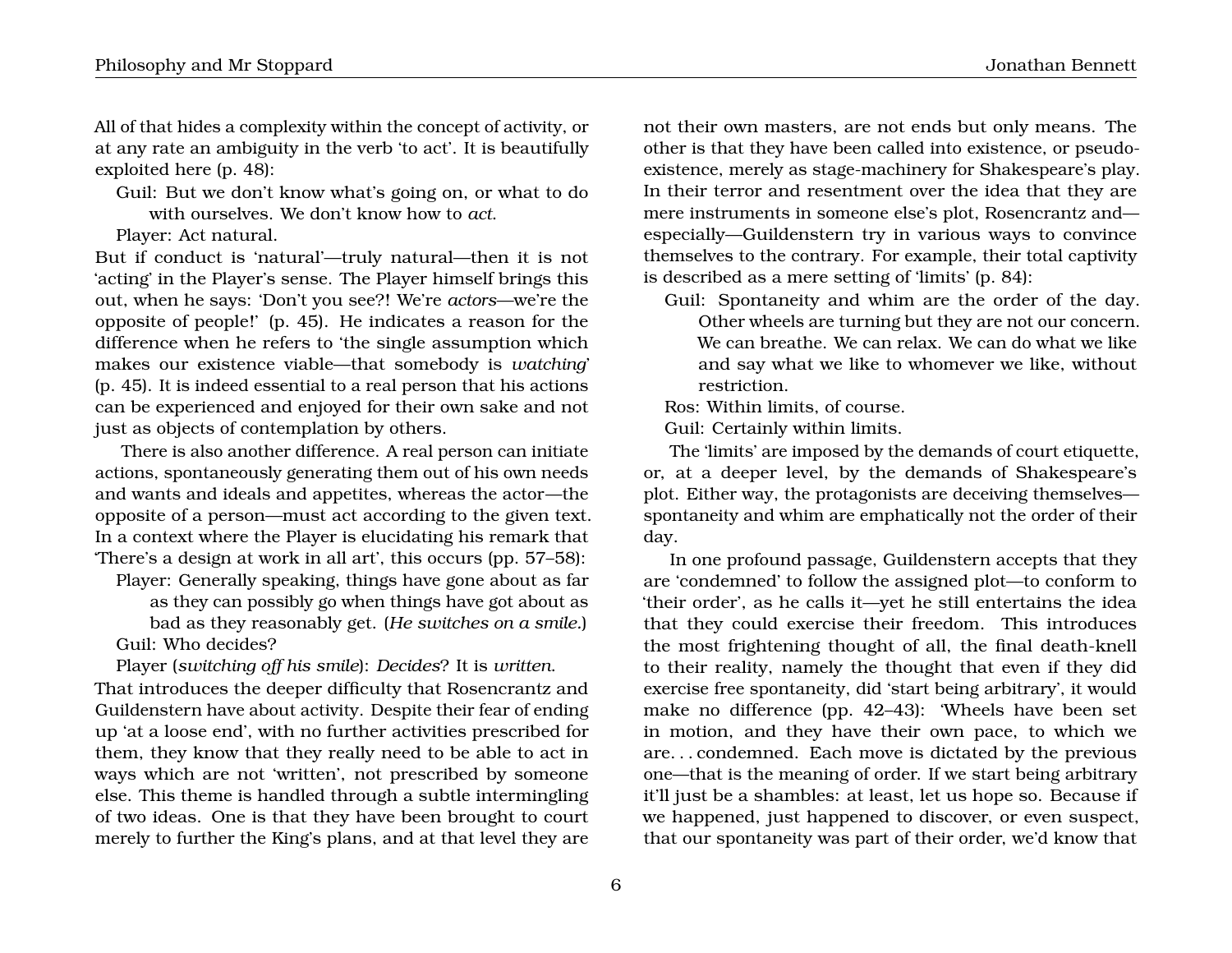we were lost.' This line of thought comes to a head in the third Act when they are on the ship which is carrying them, with Hamlet, to England (p. 78):

- Ros: I wish I was dead. (*Considers the drop*.) I could jump over the side. That would put a spoke in their wheel. Guil: Unless they're counting on it.
- Ros: I shall remain on board. That'll put a spoke in their wheel. (*The futility of it, fury*.) All right! We don't question, we don't doubt. We perform. But a line must be drawn somewhere.

Sea-travel involves a curious mixture of freedom and unfreedom, and this is used as a subtle symbol for the paradox in which Rosencrantz and Guildenstern are caught. On the one hand, Guildenstern says (p. 72): 'I'm very fond of boats myself. I like the way they're contained. You don't have to worry about which way to go, or whether to go at all—the question doesn't arise, because you're on a *boat*, aren't you?' Yet a moment later he also says: 'One is free on a boat. For a time. Relatively.' Those two remarks together tell the whole story. Where there is not enough inner reality to generate free and creative and original action, the freedom to act creatively is mere bondage; and escape from bondage, when one is in such a condition, is precisely escape into having all one's actions prescribed for one. Guildenstern is 'free on a boat' not because ship-board life does leave the small-scale decisions to him, but because it does not leave the large-scale ones to him.

Finally there is the recognition of complete loss of freedom, and the acknowledgment that this implies unreality: assigned activity is no better than inactivity, unless the assignment is chosen. I quoted 'Quick—before we lose our momentum', which speaks of momentum as a source of movement, the opposite of stasis—momentum as activity. But there is also momentum as passivity, as Guildenstern

knows (pp. 87–88): 'We've travelled too far, and our momentum has taken over; we move idly towards eternity, without possibility of reprieve or hope of explanation.' A little later, the same thought is expressed with sad, dim colloquialism, when Guildenstern says (p. 89): 'Where we went wrong was getting on a boat. We can move, of course, change direction, rattle about, but our movement is contained within a larger one that carries us along as inexorably as the wind and current. . . '

That, incidentally, introduces another minor theme of the play—the recurrent concern with 'where we went wrong', a concern which is grotesquely inappropriate to Rosencrantz and Guildenstern, who don't ever really *do* anything and whose unreality can't be set down to anything like an identifiable mistake. The 'boat' which really limits their freedom is Shakespeare's play, which, as well as enforcing their unreality, also gives them all the reality they can ever have. This theme gets almost the last word in the play. Guildenstern knows that he is about to follow Rosencrantz in disappearing from view and presumably going clean out of existence, and his last complete sentence is: 'Well, we'll know better next time.'

\* \* \*

*Next time*? That is the final echo of a continuing muddled difficulty about the notion of one's own death. I quoted the Player as saying 'Every exit [is] an entrance somewhere else'; and Rosencrantz and Guildenstern repeatedly struggle to grasp that death is the one exit which is not an entrance somewhere else. They are caught up, as from time to time everyone is, in the thought which Wittgenstein expressed by saying 'The world is *my* world'—that is, the thought that I can consider any possibility in terms of what it would mean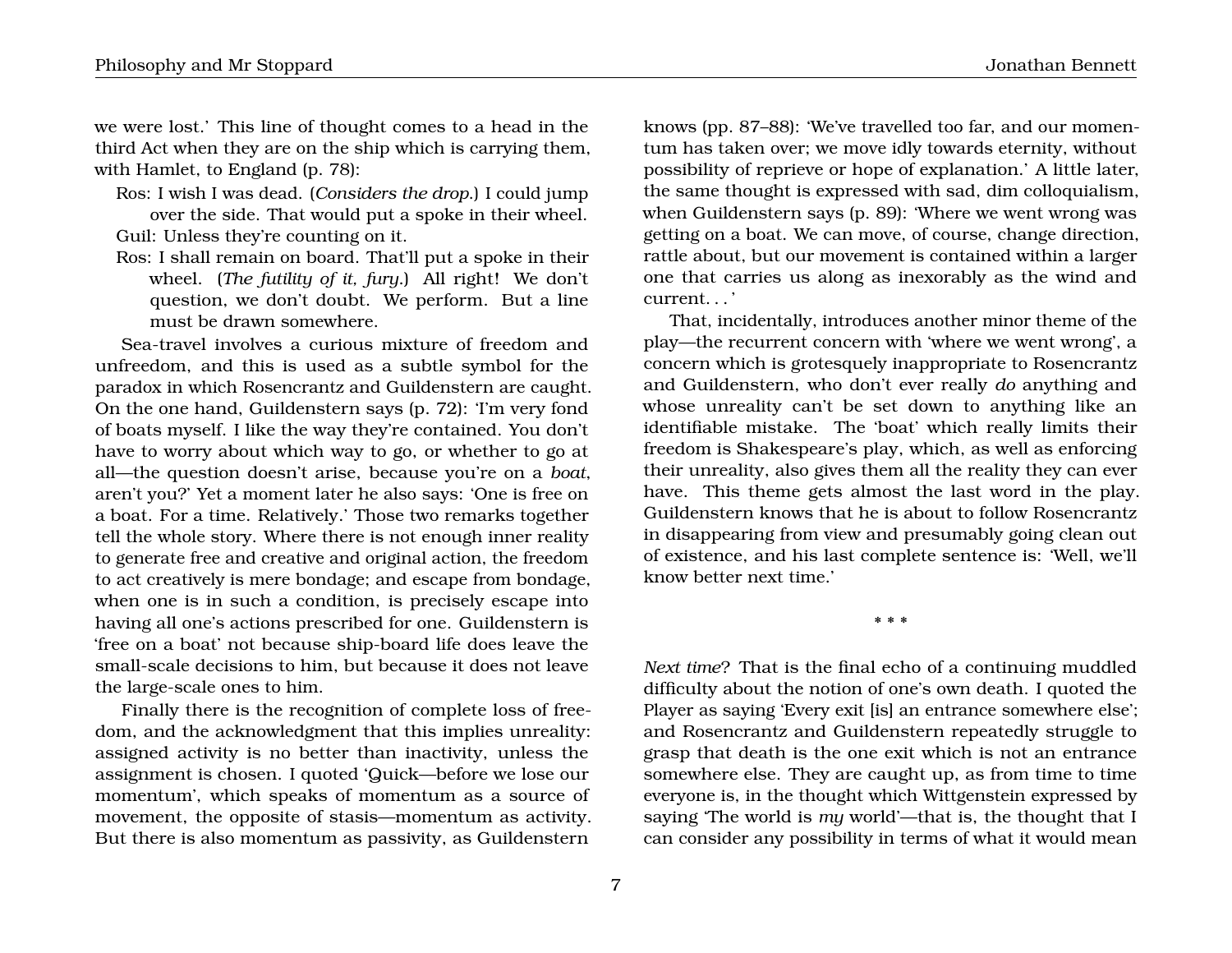to me, what difference it would make to the content of my experience. Plausible as that is, there is something which I cannot think of in that form, namely the possibility of my own nonexistence.

Sometimes, they come nowhere near a proper understanding of death, as when Guildenstern says feebly: 'As Socrates so philosophically put it, since we don't know what death is, it is illogical to fear it. It might be. . . very nice' (p. 79). He also tries to view death as mere prolonged absence (pp. 61–62): '[Death is] just a man failing to reappear, that's all—now you see him, now you don't, that's the only thing that's real: here one minute and gone the next and never coming back—an exit, unobtrusive and unannounced, a disappearance gathering weight as it goes on, until, finally, it is heavy with death.' The Player points out, implicitly, that on this account of the matter everyone is dead all the time to someone else (pp. 86–87):

Ros: Is he dead?

Player: Who knows?

Guil: He's not coming back?

Player: Hardly.

Ros: He's dead then. He's dead as far as we're concerned. Player: Or we are as far as he is.

Guildenstern sometimes gets it right, as here (p. 78):

Ros: Do you think death could possibly be a boat?

Guil: No, no, no. . . Death is. . . not. Death isn't. You take my meaning. Death is the ultimate negative. Notbeing. You can't not be on a boat.

Ros: I've frequently not been on boats.

Guil: No, no, no—what you've been is not on boats.

Also, he sharply challenges the Player's allusion to how death has been 'in our experience' (p. 89). Guildenstern says contemptuously: 'Your experience!—*Actors!*', and: 'You cannot *act* it', and: 'No one gets up after death—there is

no applause—there is only silence and some second-hand clothes, and that's—death—.'

At an earlier stage, Rosencrantz also briefly gets it right (pp. 50–51): 'It's silly to be depressed by it. I mean one thinks of it like being *alive* in a box, one keeps forgetting to take into account the fact that one is *dead*. . . which should make all the difference. . . shouldn't it?' So far, so good, but he can't keep it up: 'I mean, you'd never *know* you were in a box, would you? It would be just like being *asleep* in a box. Not that I'd like to sleep in a box, mind you, not without any air—you'd wake up dead, for a start, and then where would you be? Apart from inside a box.' Then a moment later: 'You'd be in there for ever. Even taking into account the fact that you're dead, it isn't a pleasant thought. *Especially* if you're dead, really. . . *ask* yourself, if I asked you straight off—I'm going to stuff you in this box now, would you rather be alive or dead? Naturally, you'd prefer to be alive. Life in a box is better than no life at all, I expect. You'd have a chance at least. You could lie there thinking well, at least I'm not dead!'

The tussle between death-as-absence and death-asextinction is perhaps only loosely tied to the central reality theme. The main point of contact, I think, occurs at the end of the passage just quoted, with the idea that life would be worth having even if all it offered were the ability to congratulate oneself on not being dead. That is the thought of someone who hasn't enough reality for his life to have any worthwhile content. At a later stage, Rosencrantz sees the need but misidentifies what would fill it. He says fatuously to Guildenstern: 'Be happy—if you're not even *happy* what's so good about surviving?'

\* \* \*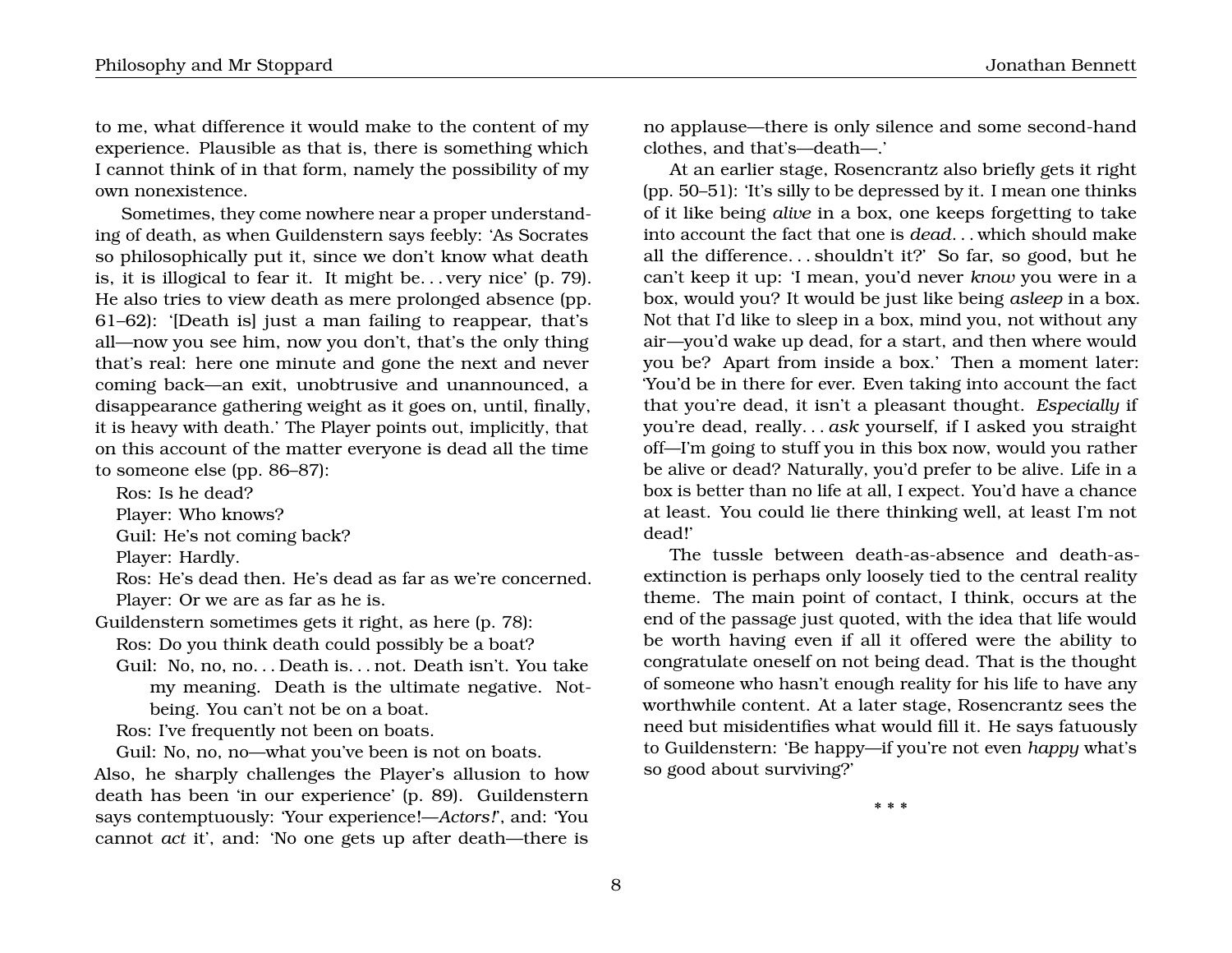Rosencrantz and Guildenstern usually cannot remember which is which. Once, in the dark, there is even a momentary confusion about the ownership of a limb (p. 70):

Ros: Ah! There's life in me yet!

Guil: What are you feeling?

Ros: A leg. Yes, it feels like my leg.

Guil: How does it feel?

Ros: Dead.

Guil: Dead?

Ros (*panic*): I can't feel a thing!

Guil: Give it a pinch! (*Immediately he yelps*.)

Ros: Sorry.

Guil: Well, that's cleared that up.

Usually, though, the difficulty concerns their names. The trouble about the names, Guildenstern says, is that 'each of them is. . . plausible, without being instinctive' (p. 28). The notion of one's name being known 'instinctively' is important: the difficulty about the names is not merely one of memory, but also a result of the fact that Rosencrantz and Guildenstern haven't enough reality for either of them to have any firm behaviour-patterns, any 'instincts', which mark him off from the other. This just intensifies the situation which we find in Shakespeare's play.

During some episodes in Stoppard's play one is strongly conscious of differences, but not ones which could provide either protagonist with a sense of his own individuality. For one thing, the differences do not last. At the outset, Rosencrantz and Guildenstern are each assigned a 'character note' (p. 7) which is presumably intended to describe some of his durable character traits; but in the upshot neither protagonist conforms steadily to his differentiating 'note'. Anyway, the differences which we discern—like the ones embodied in the 'character notes'—concern only such matters of intellectual character as the tendency to be curious or

sceptical or self-deceiving or the like; and that is too thin and abstract to give someone a solid sense of who he is, e.g. to make his name 'instinctive' to him.

\* \* \*

The play's core is the fact that the protagonists are not endowed with anything like normal capacities for memory. This fact emerges early, in a comedy-show routine (p. 11):

Guil: What's the first thing you remember?

- Ros: Oh, let's see.. . . The first thing that comes into my head, you mean?
- Guil: No—the first thing you remember.
- Ros: Ah. (*Pause.*) No, it's no good, it's gone. It was a long time ago.
- Guil (*patient but edged*): You don't get my meaning. What is the first thing after all the things you've forgotten?

Ros: Oh I see. (*Pause.*) I've forgotten the question. The point is made that memory is needed for access to the past. Other sorts of present evidence may be unavailable—if, for instance, the question concerns how a coin fell, or some fact about something which has since been destroyed (p. 43):

(*Ros takes out one of his coins. Spins it. Catches it. Looks*

*at it. Replaces it*.)

Guil: What was it?

Ros: What?

Guil: Heads or tails?

Ros: Oh. I didn't look.

Guil: Yes you did.

Ros: Oh, did I? (*He takes out a coin, studies it.*) Quite right—it rings a bell.

Guil: What's the last thing you remember?

Ros: I don't wish to be reminded of it.

Guil: We cross our bridges when we come to them and burn them behind us, with nothing to show for our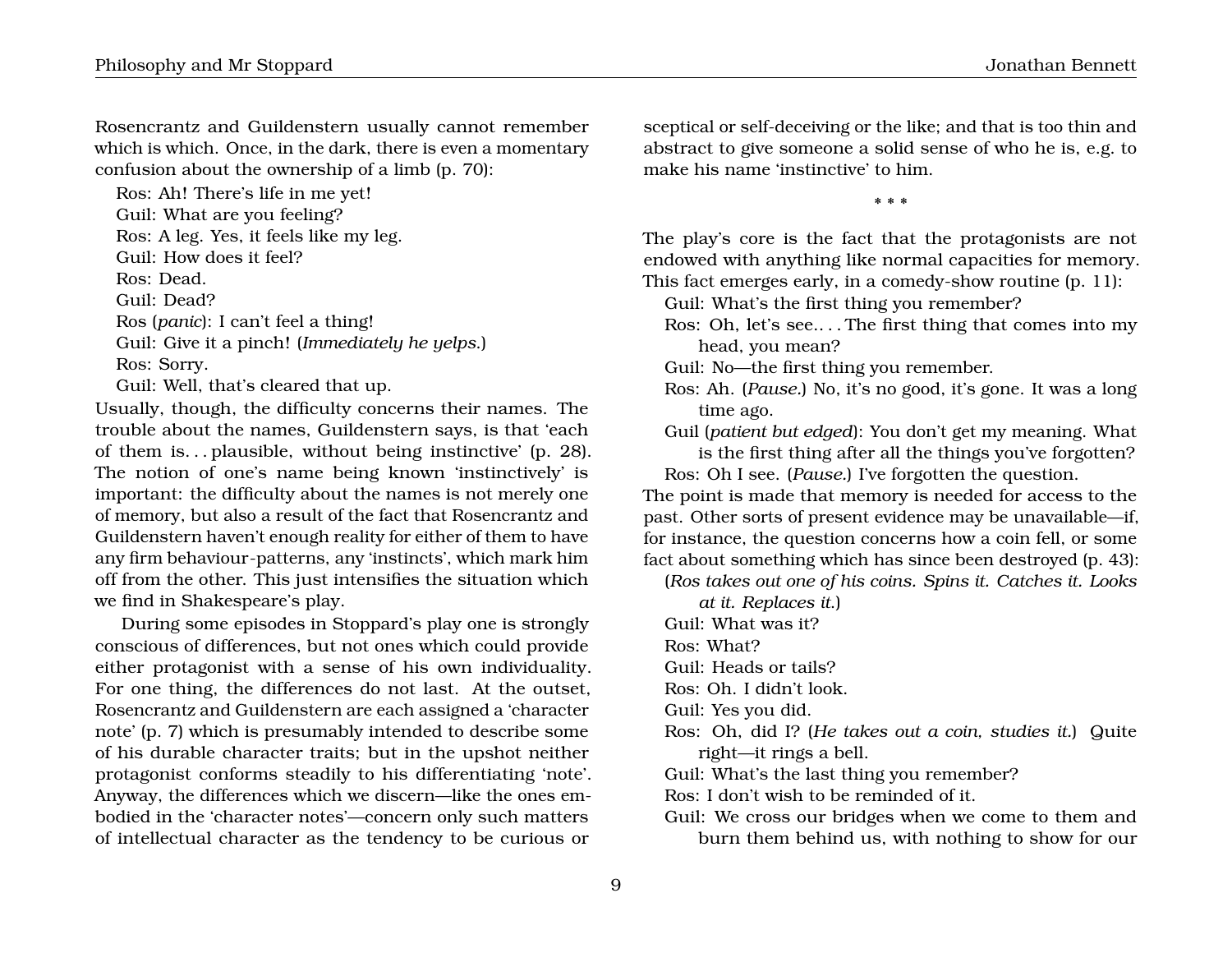progress except a memory of the smell of smoke, and a presumption that once our eyes watered.

Without memory, an actor may forget his lines. The Player says (pp. 15–16): 'By this time tomorrow we might have forgotten everything we ever knew. That's a thought, isn't it? (*He laughs generously*.) We'd be back where we started—improvising.'

This is echoed by the trouble Rosencrantz and Guildenstern have in remembering why they are there and what they are supposed to do. They have to replay their day with great concentration if they are to hold on to the mere fact that they have been summoned by the king for some purpose. But of course they couldn't be thrown back upon 'improvising', for that would involve the spontaneity which is beyond their reach.

Their inability to initiate action stems partly from the lack of memory. For one thing, if one is to act against an assigned scenario, doing so rationally and not in random behavioural spasms, one must have reasons for acting; and reasons require knowledge—for example a reason for refusing to bring Hamlet to his death (p. 79):

Ros: We're his *friends*.

Guil: How do you know?

Ros: From our young days brought up with him.

Guil: You've only got their word for it.

Ros: But that's what we depend on.

At a deeper level, there is the fact that to know what you are doing you must know what you have just been doing. And Rosencrantz and Guildenstern usually don't (p. 14):

Guil: We better get on.

Ros (*actively)*: Right! (*Pause.*) On where?

Guil: Forward.

Ros (*forward to footlights*): Ah. (*Hesitates.*) Which way do we—(*He turns round.*) Which way did we—?

At a deeper level still, one cannot make sense of anything at all without memory. At one point Rosencrantz says 'Consistency is all I ask!' (p. 28). Shortly thereafter, Guildenstern asks 'Do I contradict myself?' and Rosencrantz answers 'I can't remember.' The logical relationship between 'what I am doing' and 'what I have just been doing' is one which Kant explored to good effect: 'If we were not conscious that what we think is the same as what we thought before, [our thought] would never form a whole. . . If, in counting, I forget that the units which now hover before me have been added to one another in succession, I should never know that a total is being produced.'

Rosencrantz claims to remember that he used once to remember, but the pitifully small content of those alleged earlier memories serves to reinforce how little of reality there is in him, and thus, incidentally, how different his memory-lack is from ordinary amnesia (pp. 27–28):

Ros: I remember—

Guil: Yes?

- Ros: I remember when there were no questions.
- Guil: There were always questions. To exchange one set for another is no great matter.

Ros: Answers, yes. There were answers to everything. Guil: You've forgotten

Ros (*flaring)*: I haven't forgotten—how I used to remember my own name—and yours, oh *yes*! There were answers everywhere you *looked*. There was no question about it—people knew who I was and if they didn't they asked and I told them.